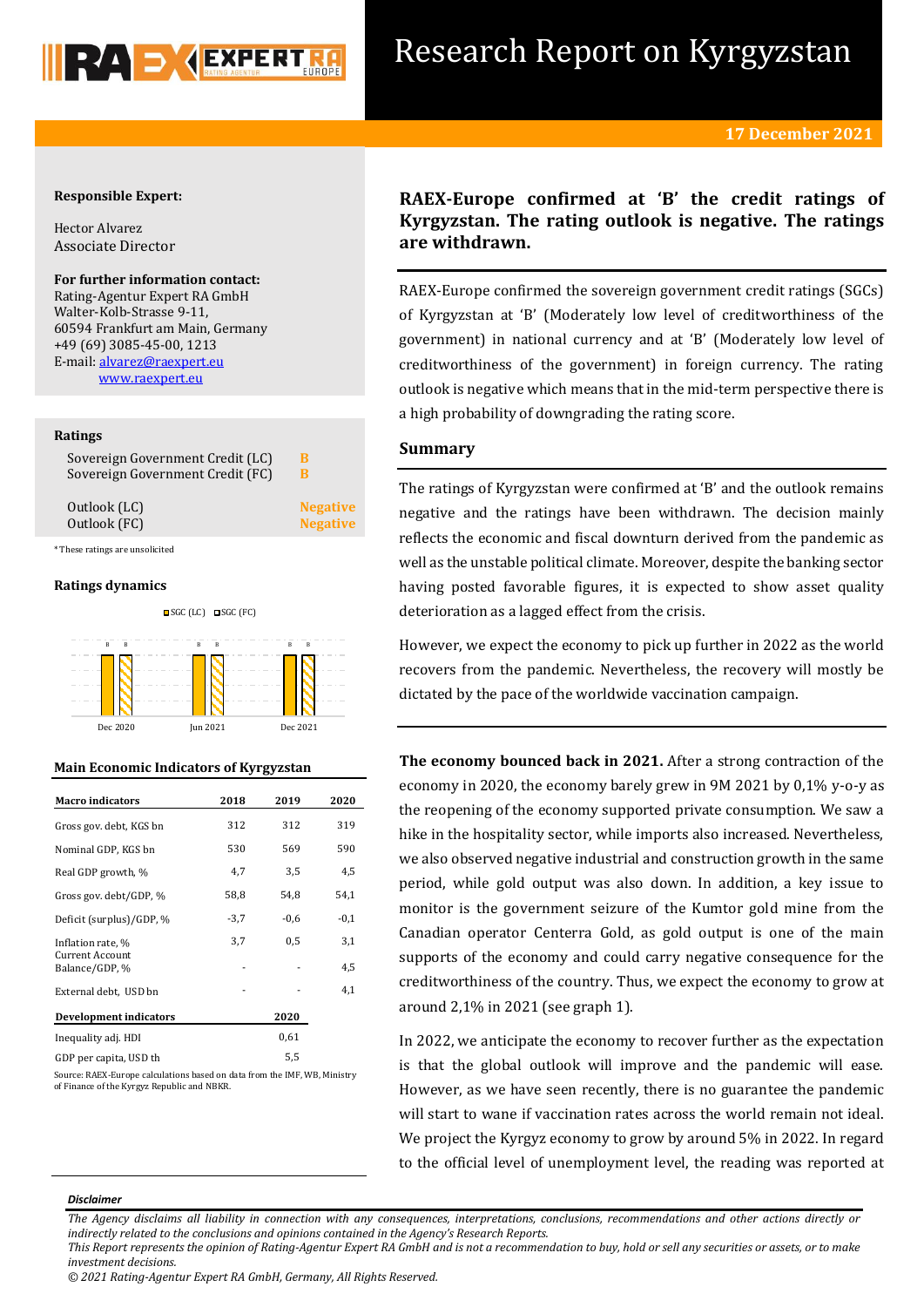

## **Graph 1:** Macroeconomic indicators, %



Source: RAEX-Europe calculations based on data from the IMF







Source: RAEX-Europe calculations based on data from the IMF

# around 7% in 2020, but we consider the real level of unemployment significantly higher since large part of the labor force before the pandemic worked abroad and we expect it to have increased in 2021.

Parliamentary elections took place in November with results showing six parties will enter the parliament. Even though the results appear to show a pro-government stance, we have yet to see what these results will mean for economic and political stability.

**Government debt remained stable in 2021.** We expect government debt to post slightly lower figure in 2021 as compared to a year before. According to our estimate, government debt will stand at 67% of GDP and 215% of budget revenues by the end of 2021 (see graph 2). The slight decrease will mainly be propelled by marginal increases in domestic and external debt, while nominal GDP will be higher. Despite 85% of debt being denominated in FX, the currency risk is partially mitigated since most of the external debt is at concessional terms. In addition, short-term debt remained low at 0,2% of total debt as of July 2021.

In addition, the Executive Board of the IMF approved a decision to write off debts under the Disaster Containment and Relief Fund (CCRT) for 24 low-income member countries, including Kyrgyzstan. Thus, the government debt will be trimmed by SDR 8,8 m equivalent to USD 12,6 m for the period from October 2021 to January 2022.

**Fiscal deficit set to remain relatively unchanged in 2021**. In 2020, we saw the deficit increase up to 3,3% of GDP and we expect a similar metric for the end of 2021. As of 9M 2021, revenues of the state budget had already hiked substantially driven by income tax and VAT collection. In regard to expenses, these have also climbed in the same period as the government keeps supporting the economy as anti-pandemic measures continued to be implemented by the government included support to vulnerable groups, subsidized credits, among others. Thus, we anticipate the fiscal deficit to stand at around 3,7% of GDP by the end of 2021 (see graph 3).

Given the high level of government debt and low public buffers, we consider that the authorities do not have substantial room to maneuver in case additional shocks were to occur. However, the continued availability of concessional funds for the country is a good sign that the support may come again if needed.

**Monetary policy continues to tighten.** The inflation rate has been hiking consistently in 2021, which has been a response to the overall recovery in global demand and increase in economic activity after the contraction in 2020. The inflation rate reading as of October 2021 was 12,5% y-o-y, despite the figure being high and way off the National Bank of the Kyrgyz

#### *Disclaimer*

*The Agency disclaims all liability in connection with any consequences, interpretations, conclusions, recommendations and other actions directly or indirectly related to the conclusions and opinions contained in the Agency's Research Reports.*

*This Report represents the opinion of Rating-Agentur Expert RA GmbH and is not a recommendation to buy, hold or sell any securities or assets, or to make investment decisions.*

*© 2021 Rating-Agentur Expert RA GmbH, Germany, All Rights Reserved.*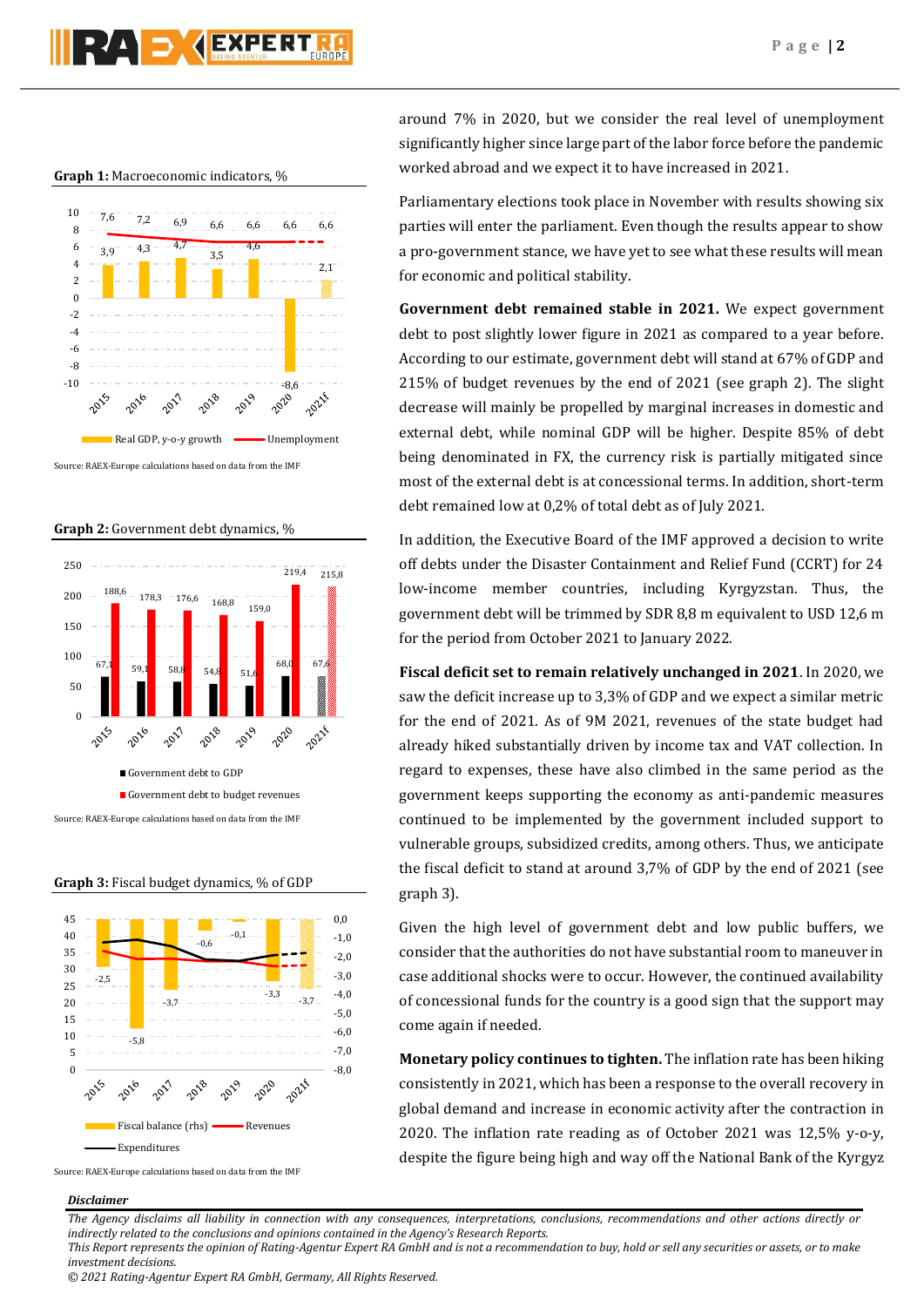



Source: RAEX-Europe calculations based on data from the WB and NBKR







Republic (NBKR) target of 5%-7%, it has indeed declined as compared to July 2021 when the metric was 14,6% y-o-y. These dynamics have caused the NBKR to increase the policy rate once again since our latest review back in June 2021. In July 2021, the rate was increased from 6,5% to 7,5%. Despite the low transmission effectiveness of the monetary policy, the latest rate hike appears to have appeased further price increases. We expect inflation to remain high and volatile within the following years as it highly depends on external factors.

We continue to believe, the NBKR has taken important steps to improve monetary policy transmission and predictability. One of the actions taken to improve this was narrowing the boundaries of the interest rate corridor. Despite this, levels of financial dollarization remained high, which continues to hamper the effectiveness of the monetary policy. As of September 2021, the share of FX deposits in total deposits stood at 42,3%, while the share of FX loans was 29,3%. We anticipate the effectiveness of the monetary policy to remain limited by elevated dollarization levels.

**The banking sector deteriorated slightly**. Financial soundness indicators have been have deteriorating slightly in 2021, but the sector remains overall healthy. As of 2Q 2021, the capital adequacy ratio stood declined by 3p.p. down to 21,9%, as compared to year-end 2020. The level of NPLs to total loans ratio increased from 10,1% at the end of 2020, up to 11% in 2Q 2021. This metric has been steadily increasing for the past two years and we expect it to increase going forward as the effects from the pandemic will be reflected in future periods NPLs. However, stress tests performed by the NBKR have shown that even at this level of NPLs, the strong capital adequacy of the system would potentially be ready to absorb shocks. On the other hand, profitability has remained practically unchanged in the first 2Q of 2021 as ROA and ROE posted readings of 1,3% and 7,2% respectively.

Credit to the economy continued to increase at a fairly stable pace. As of September 2021 it had grown by 10% y-o-y led by consumer loans increasing by 22% and trade loans, which hiked by 20% as of the same date. Thus, we expect banks assets and private credit to GDP to be at 53% and 31% in 2021 (see graph 4).

**External position remains depressed.** As mentioned in our previous review, 2020 saw a steep decline in imports due to the border closure with Сhina and a reduced domestic demand, while weak external demand caused an also steep decline in exports, which led to a current account surplus of 4,5% (see graph 5). In 2021, we have seen a substantial increase in imports as the economy recovers from the pandemic and the borders open. On the other hand, gold exports have declined substantially partly

### *Disclaimer*

*The Agency disclaims all liability in connection with any consequences, interpretations, conclusions, recommendations and other actions directly or indirectly related to the conclusions and opinions contained in the Agency's Research Reports.*

*This Report represents the opinion of Rating-Agentur Expert RA GmbH and is not a recommendation to buy, hold or sell any securities or assets, or to make investment decisions.*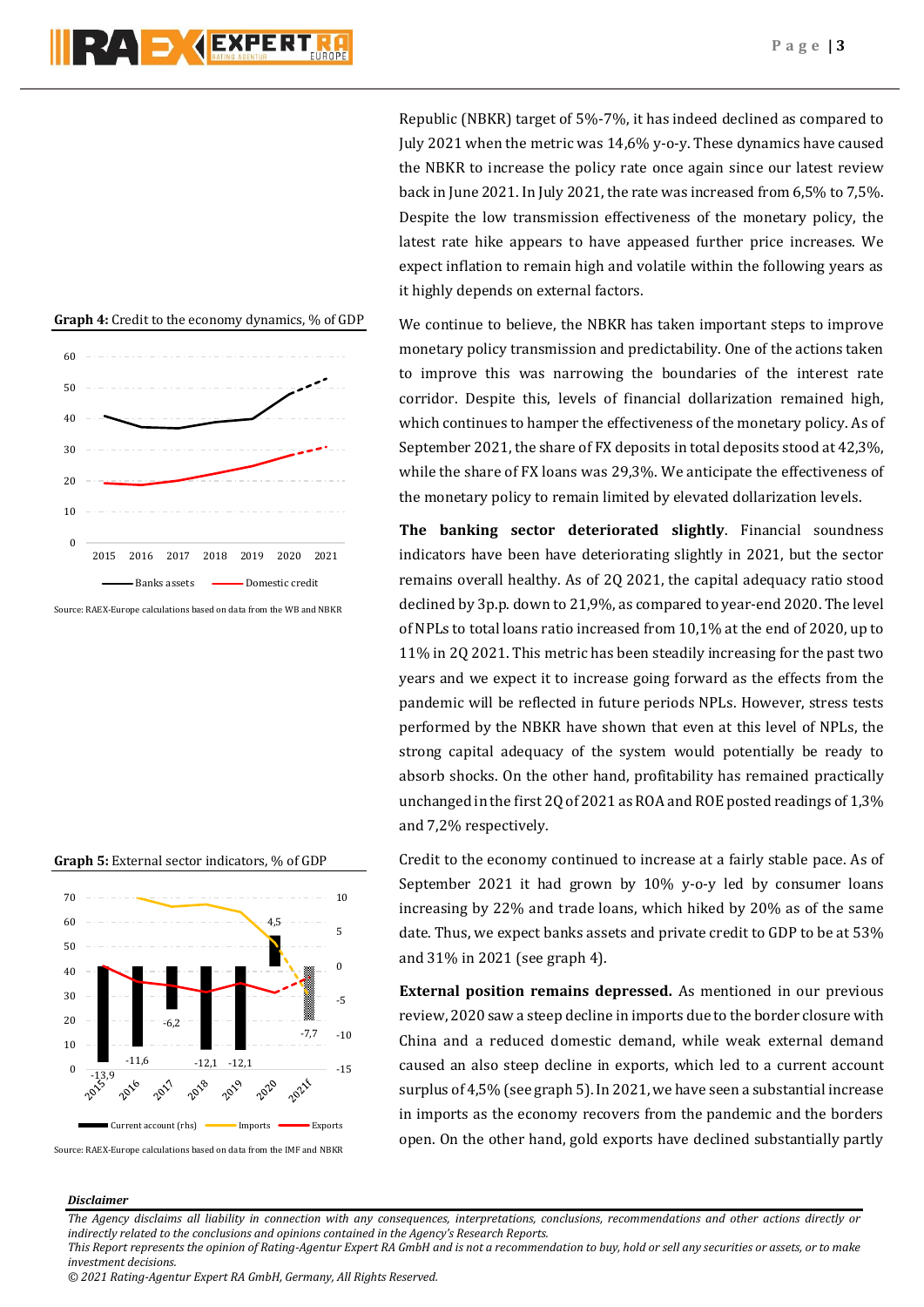

due to the turmoil in the Kumtor mine. This is expected to turn the current account balance into a deficit of 7,7% in 2021.

## **Stress factors:**

- The economy is highly dependent on other countries in the export market, imports and remittances inflows. Most of cross-border payments continue to proceed from Russia due to the high amount of labor force from Kyrgyzstan, while around 40% of all export goes to the Great Britain (moderately weak stress-factor);
- Financial dollarization in Kyrgyzstan shows encouraging dynamics, but remains high: as of September 2021, 29,3% of total loans and 42,3% of total deposits were denominated in foreign currency (very weak stress-factor).

## **SENSITIVITY ASSESSMENT:**

The following developments could lead to an upgrade:

- Significant decline of external government debt;
- Improvement of the country's fiscal stance and trade balance;
- Continued improvement of the banking system performance.

The following developments could lead to a downgrade:

- A lingering economic recession beyond our projected levels;
- Unsustainable increase in the levels of government debt combined with the inability to restructure obligations or obtain further financial support.

## **ESG Disclosure:**

Inherent factors

 Quality of fiscal policy; quality of monetary policy; natural resources; natural and climatic threats; environmental threats; level of corruption, CPI; Government Effectiveness Index; quality of the business environment; position in Doing Business Ranking; level of investment in human capital, adjusted for inequality; Rule of Law Index; transparency of government policymaking Index; level of information transparency of the government; Political Stability and Absence of Violence/Terrorism Index; natural disasters, constant exposure to difficult natural conditions.

Drivers of change factors

None.

Next scheduled rating publication: N/A. The full sovereign rating calendar can be found a[t Sovereign Rating](https://raexpert.eu/sovereign/#conf-tab-5)  [Calendar 2021](https://raexpert.eu/sovereign/#conf-tab-5)

*Disclaimer* 

*The Agency disclaims all liability in connection with any consequences, interpretations, conclusions, recommendations and other actions directly or indirectly related to the conclusions and opinions contained in the Agency's Research Reports.*

*This Report represents the opinion of Rating-Agentur Expert RA GmbH and is not a recommendation to buy, hold or sell any securities or assets, or to make investment decisions.*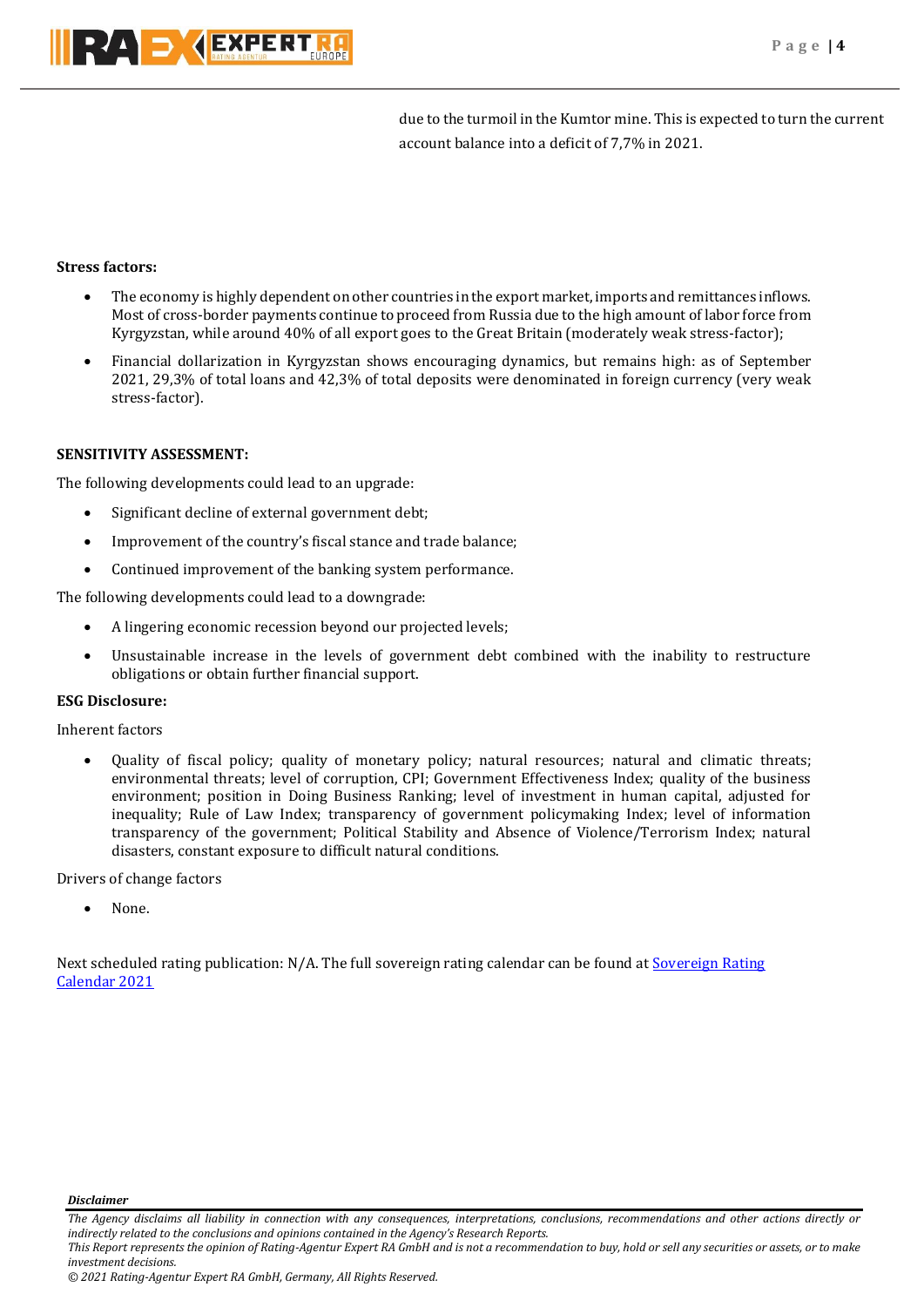

For further information contact:

Responsible expert: Hector Alvarez, Associate Director of RAEX-Europe +49 (69) 3085-45-00, ext. 1213 [alvarez@raexpert.eu](mailto:alvarez@raexpert.eu)

Reviewer: Mikhail Kaptsov, Rating Analyst of RAEX-Europe +49 (69) 3085-45-00, ext. 1216 [kaptsov@raexpert.eu](mailto:kaptsov@raexpert.eu)

## **Rating-Agentur Expert RA GmbH (RAEX-Europe)**

Walter-Kolb-Strasse 9-11, 60594 Frankfurt am Main, Germany +49 (69) 3085-45-00 E-mail[: info@raexpert.eu](mailto:info@raexpert.eu) [www.raexpert.eu](http://raexpert.eu/)

*Disclaimer* 

*The Agency disclaims all liability in connection with any consequences, interpretations, conclusions, recommendations and other actions directly or indirectly related to the conclusions and opinions contained in the Agency's Research Reports.*

*This Report represents the opinion of Rating-Agentur Expert RA GmbH and is not a recommendation to buy, hold or sell any securities or assets, or to make investment decisions.*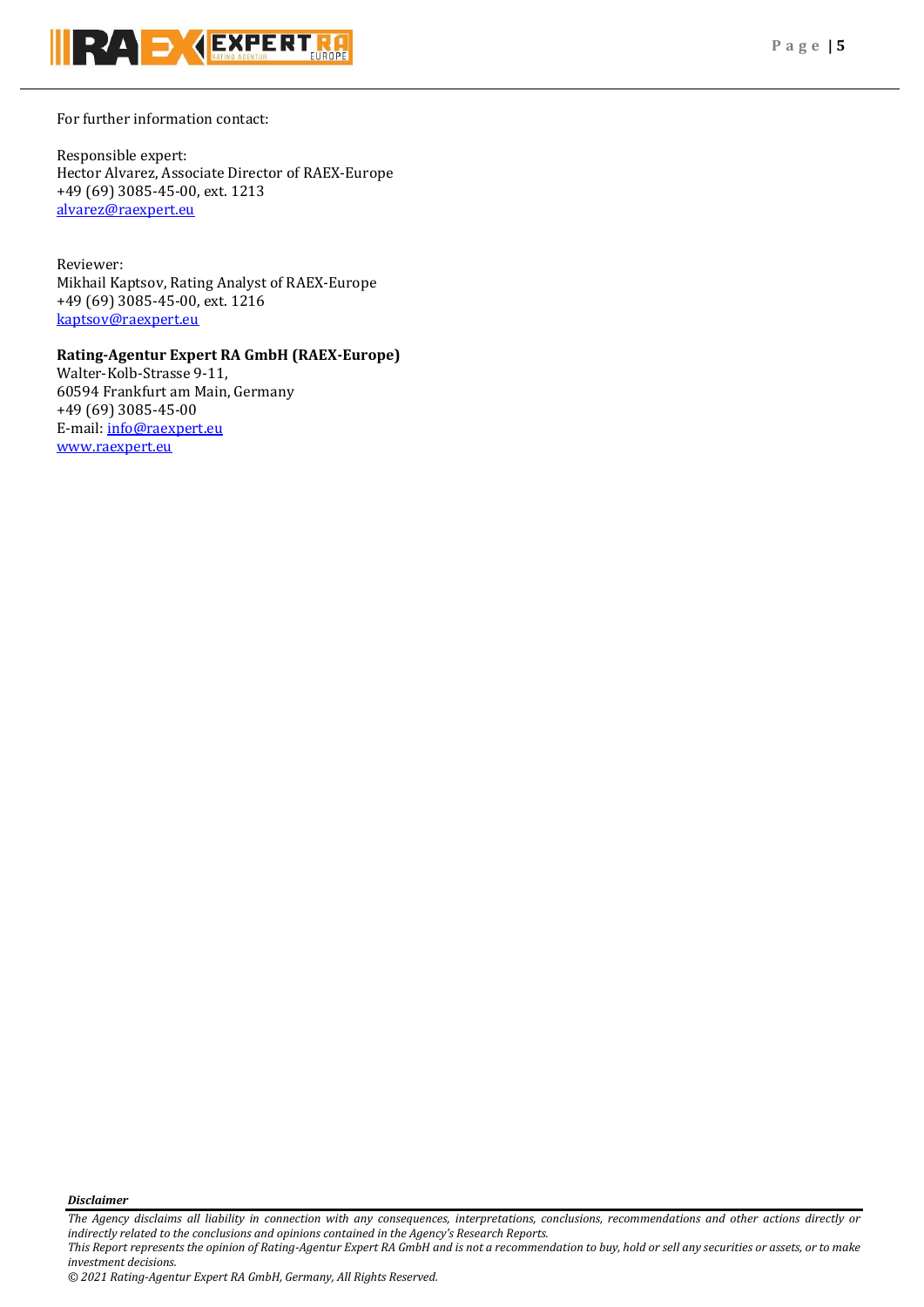# RATING HISTORY:

| <b>Date</b> |                                     | <b>SGC</b>      |              | <b>Outlook</b>  |           |           |  |  |  |  |  |  |  |  |  |  |              |          |    |
|-------------|-------------------------------------|-----------------|--------------|-----------------|-----------|-----------|--|--|--|--|--|--|--|--|--|--|--------------|----------|----|
|             | <b>Review reason</b>                | <b>National</b> | Foreign      | <b>National</b> | Foreign   |           |  |  |  |  |  |  |  |  |  |  |              |          |    |
|             |                                     | currency        | currency     | currency        | currency  |           |  |  |  |  |  |  |  |  |  |  |              |          |    |
|             | Scheduled                           | B               |              |                 |           |           |  |  |  |  |  |  |  |  |  |  |              |          |    |
| 25.06.2021  | revision of both                    |                 |              | B               | Negative  | Negative  |  |  |  |  |  |  |  |  |  |  |              |          |    |
|             | types of ratings                    |                 |              |                 |           |           |  |  |  |  |  |  |  |  |  |  |              |          |    |
|             | for the country                     |                 |              |                 |           |           |  |  |  |  |  |  |  |  |  |  |              |          |    |
| 18.12.2020  | Scheduled                           |                 |              |                 |           |           |  |  |  |  |  |  |  |  |  |  |              |          |    |
|             | revision of both                    | $\, {\bf B}$    | $\, {\bf B}$ | Negative        | Negative  |           |  |  |  |  |  |  |  |  |  |  |              |          |    |
|             | types of ratings                    |                 |              |                 |           |           |  |  |  |  |  |  |  |  |  |  |              |          |    |
|             | for the country                     |                 |              |                 |           |           |  |  |  |  |  |  |  |  |  |  |              |          |    |
|             | Scheduled                           |                 |              |                 |           |           |  |  |  |  |  |  |  |  |  |  |              |          |    |
| 26.06.2020  | revision of both                    | $\, {\bf B}$    | $\, {\bf B}$ | Negative        | Negative  |           |  |  |  |  |  |  |  |  |  |  |              |          |    |
|             | types of ratings                    |                 |              |                 |           |           |  |  |  |  |  |  |  |  |  |  |              |          |    |
|             | for the country                     |                 |              |                 |           |           |  |  |  |  |  |  |  |  |  |  |              |          |    |
|             | Scheduled                           |                 | $\, {\bf B}$ | Stable          | Stable    |           |  |  |  |  |  |  |  |  |  |  |              |          |    |
| 27.12.2019  | revision of both                    | $\, {\bf B}$    |              |                 |           |           |  |  |  |  |  |  |  |  |  |  |              |          |    |
|             | types of ratings                    |                 |              |                 |           |           |  |  |  |  |  |  |  |  |  |  |              |          |    |
|             | for the country                     |                 |              |                 |           |           |  |  |  |  |  |  |  |  |  |  |              |          |    |
|             | Scheduled                           | B               | B            | Stable          | Stable    |           |  |  |  |  |  |  |  |  |  |  |              |          |    |
| 28.06.2019  | revision of both                    |                 |              |                 |           |           |  |  |  |  |  |  |  |  |  |  |              |          |    |
|             | types of ratings                    |                 |              |                 |           |           |  |  |  |  |  |  |  |  |  |  |              |          |    |
|             | for the country                     |                 |              |                 |           |           |  |  |  |  |  |  |  |  |  |  |              |          |    |
|             | Scheduled                           |                 |              |                 |           |           |  |  |  |  |  |  |  |  |  |  |              |          |    |
| 04.01.2019  | revision of both                    | $\mathbf B$     | B            | Stable          | Stable    |           |  |  |  |  |  |  |  |  |  |  |              |          |    |
|             | types of ratings<br>for the country |                 |              |                 |           |           |  |  |  |  |  |  |  |  |  |  |              |          |    |
|             | Scheduled                           |                 |              |                 |           |           |  |  |  |  |  |  |  |  |  |  |              |          |    |
|             | revision of both                    |                 |              |                 |           |           |  |  |  |  |  |  |  |  |  |  |              |          |    |
| 13.07.2018  | types of ratings                    | B               |              | B               | Stable    | Stable    |  |  |  |  |  |  |  |  |  |  |              |          |    |
|             | for the country                     |                 |              |                 |           |           |  |  |  |  |  |  |  |  |  |  |              |          |    |
|             | Scheduled                           | B               |              |                 |           |           |  |  |  |  |  |  |  |  |  |  |              |          |    |
|             | revision of both                    |                 |              | B               | <b>NA</b> | <b>NA</b> |  |  |  |  |  |  |  |  |  |  |              |          |    |
| 19.01.2018  | types of ratings                    |                 |              |                 |           |           |  |  |  |  |  |  |  |  |  |  |              |          |    |
|             | for the country                     |                 |              |                 |           |           |  |  |  |  |  |  |  |  |  |  |              |          |    |
|             | Scheduled                           | $\, {\bf B}$    |              |                 |           |           |  |  |  |  |  |  |  |  |  |  |              |          |    |
|             | revision of both                    |                 |              |                 | $\rm NA$  | $\rm NA$  |  |  |  |  |  |  |  |  |  |  |              |          |    |
| 21.07.2017  | types of ratings                    |                 |              | $\, {\bf B}$    |           |           |  |  |  |  |  |  |  |  |  |  |              |          |    |
|             | for the country                     |                 |              |                 |           |           |  |  |  |  |  |  |  |  |  |  |              |          |    |
| 27.01.2017  | Scheduled                           | $\, {\bf B}$    |              |                 |           |           |  |  |  |  |  |  |  |  |  |  |              |          |    |
|             | revision of both                    |                 |              | $\, {\bf B}$    | NA        |           |  |  |  |  |  |  |  |  |  |  |              |          |    |
|             | types of ratings                    |                 |              |                 |           | NA        |  |  |  |  |  |  |  |  |  |  |              |          |    |
|             | for the country                     |                 |              |                 |           |           |  |  |  |  |  |  |  |  |  |  |              |          |    |
| 29.07.2016  | Scheduled<br>revision of both       | $\, {\bf B}$    |              |                 |           |           |  |  |  |  |  |  |  |  |  |  |              |          |    |
|             |                                     |                 | $\, {\bf B}$ | $\rm NA$        | NA        |           |  |  |  |  |  |  |  |  |  |  |              |          |    |
|             | types of ratings                    |                 |              |                 |           |           |  |  |  |  |  |  |  |  |  |  |              |          |    |
|             | for the country                     |                 |              |                 |           |           |  |  |  |  |  |  |  |  |  |  |              |          |    |
| 19.02.2016  | First assignment                    |                 |              |                 |           |           |  |  |  |  |  |  |  |  |  |  |              |          |    |
|             | of both types of                    | $\, {\bf B}$    |              |                 |           |           |  |  |  |  |  |  |  |  |  |  | $\, {\bf B}$ | $\rm NA$ | NA |
|             | ratings for the                     |                 |              |                 |           |           |  |  |  |  |  |  |  |  |  |  |              |          |    |
|             | country                             |                 |              |                 |           |           |  |  |  |  |  |  |  |  |  |  |              |          |    |

## *Disclaimer*

*The Agency disclaims all liability in connection with any consequences, interpretations, conclusions, recommendations and other actions directly or indirectly related to the conclusions and opinions contained in the Agency's Research Reports.*

*This Report represents the opinion of Rating-Agentur Expert RA GmbH and is not a recommendation to buy, hold or sell any securities or assets, or to make investment decisions.*